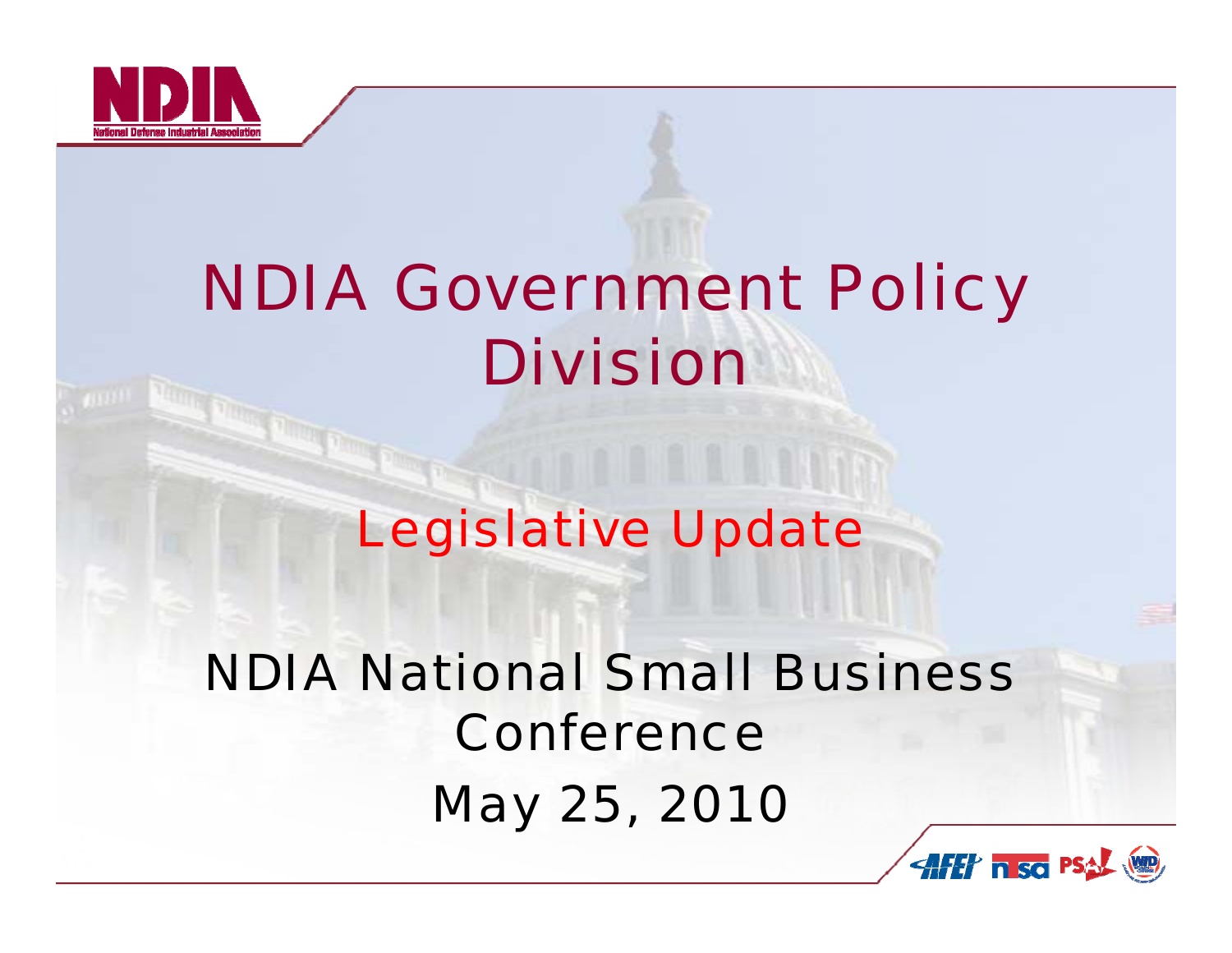

#### *Small Business Legislation 111th Congress*

- *Bills Introduced in the House: 51*
- *Bills Passed by the House: 10*
- $\bullet$ *Bills Introduced in the Senate: 24*
- *Bills Passed by the Senate: 3*
- *Bills Enacted into Law: 5Four Short Term SBIR Extensions for all except DoD, one on the use of* previously appropriated funds

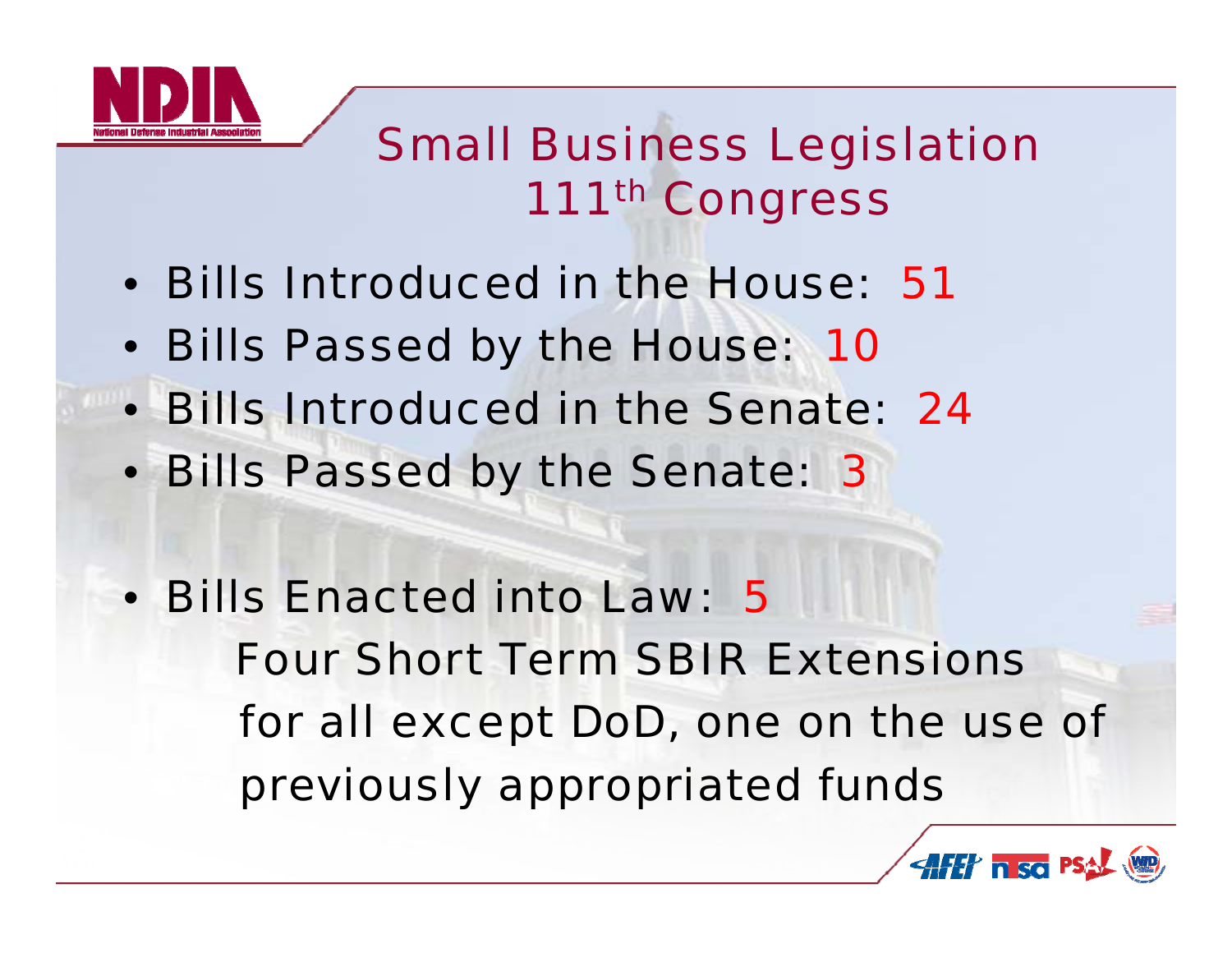

*S 177: Strengthening Our Economy Through Small Business Innovation Act of 2009*

- *S 1070: Establish the Small Business Information Security Task Force*
- *S 1161: Small Business Paper Relief Act of 2009*
- *S 1196: International Trade Enhancements Act of 2009*
- *S 1208: Export Opportunity Development Act of 2009*
- *S 1229: Entrepreneurial Development Act of 2009*
- *S 1489: Small Business Contracting Programs Parity Act of 2009*
- *S 1615: Next Step for Main Street Credit Availability Act of 2009*
- *S 1831: Venture Capital Act of 2009*
- *S 1832: Access to Capital Act of 2009*
- *S 2770: Venture Business Center Act of 2009*
- *S* 2780: Intermediary Lending Pilot Program Act of 2009

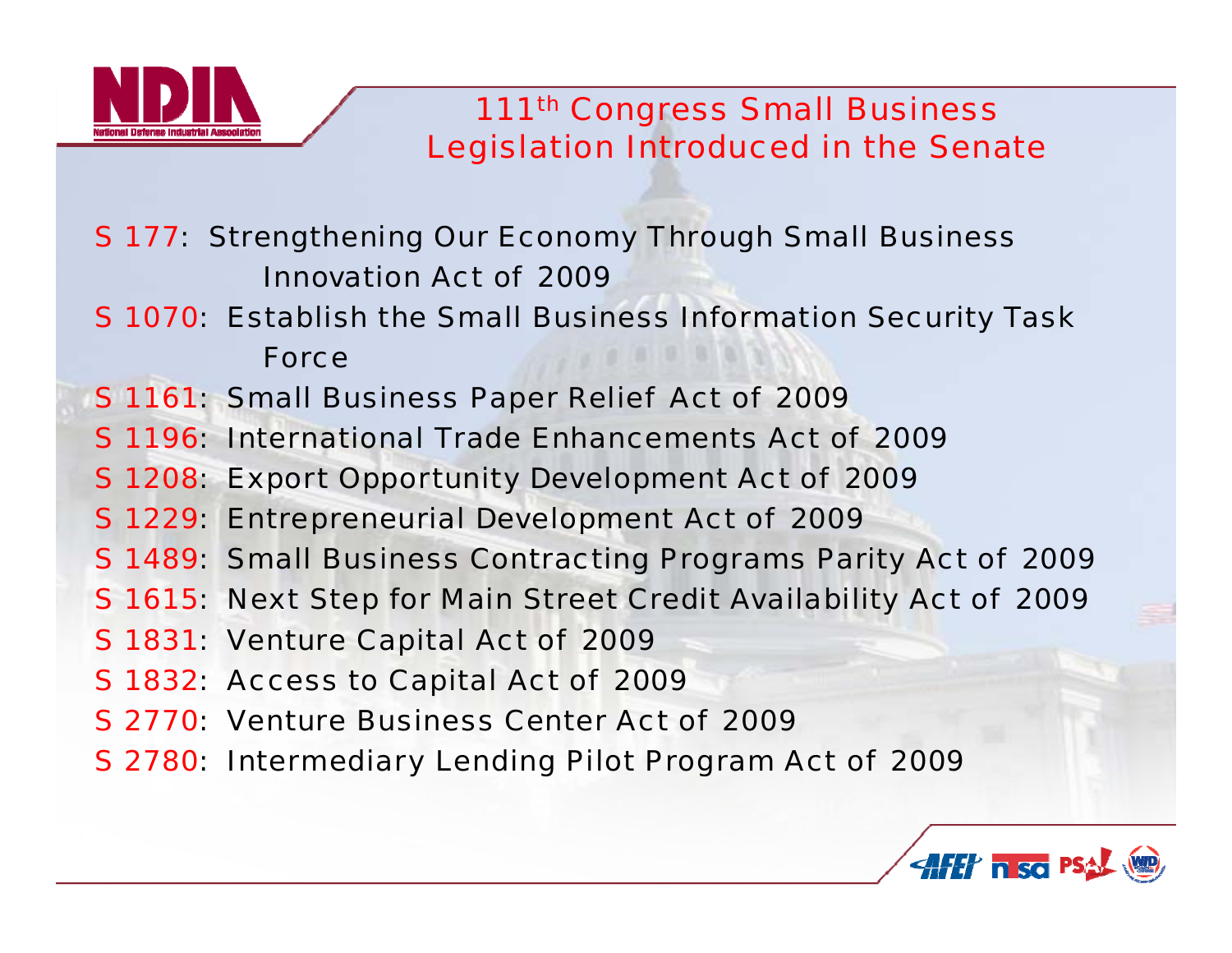

*S 2862: Export Enhancement and International Trade Act of 2009* 

- *S 2869: Job Creation and Access to Capital Act of 2009*
- *S 2918: Helping Small Business Succeed Act of 2009*
- *S 3084: Export Promotion Act of 2010*
- *S* 3089: Require a Study and Report by Office of Advocacy of *the SBA regarding the effects of proposed changes in patent law*
- *S 3103: Job Creation Act of 2010*
- *S 3190: Small Business Programs Parity Act of 2010*
- *S 3228: SBA to make grants to small business concerns to assist the commercialization of research developed with*

*funds*

*received under the second phase of the SBIR Program* 

- *S 3020: HUBZone Improvement Act of 2010*
- *S 1233: SBIR/STTR Reauthorization Act of 2009*
- *S 2989: Small Business Contracting Revitalization Act of 2010*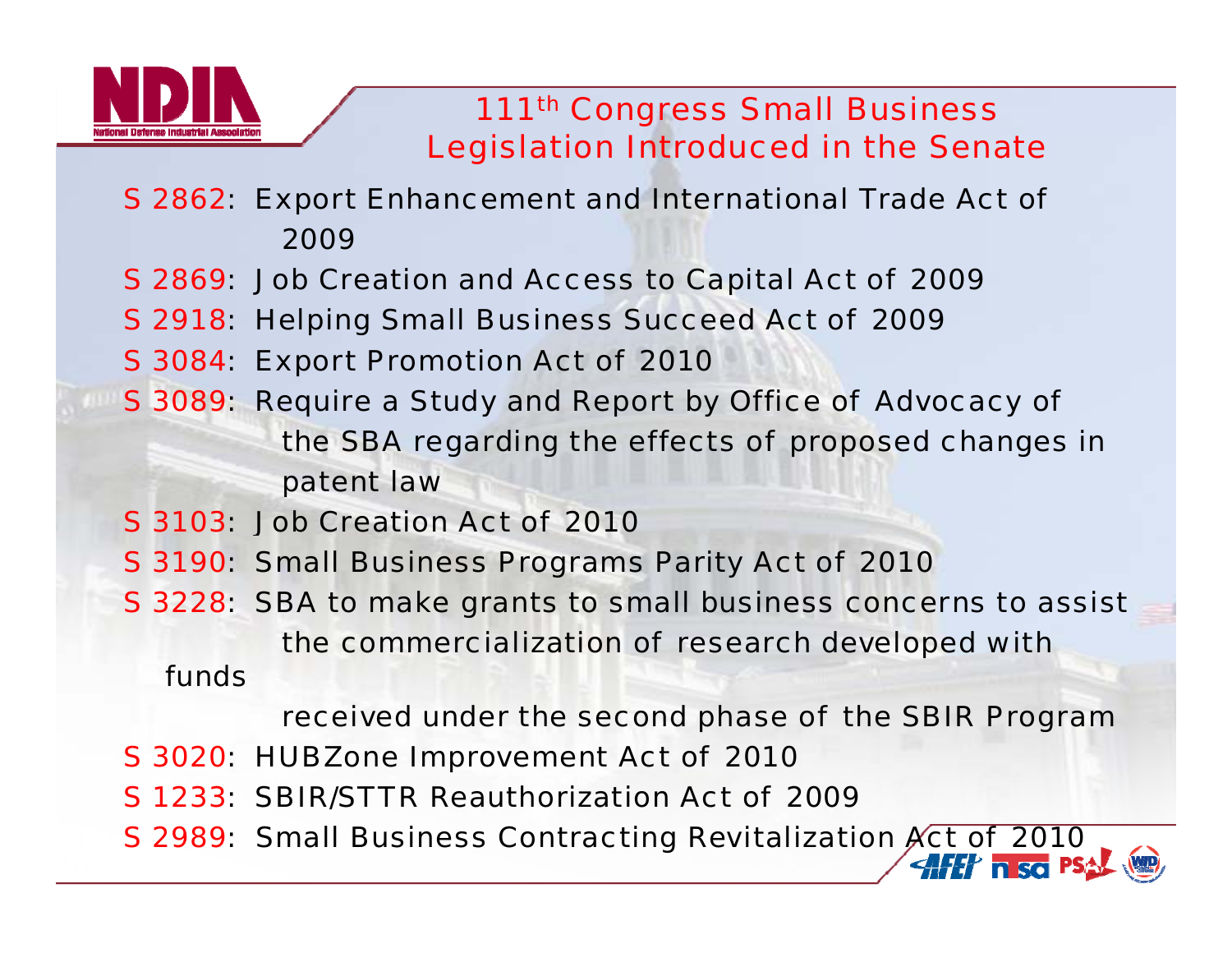

*HR 440: Small Business Liability Reform Act HR 456: Disabled Veteran SB Eligibility Expansion Act of 2009 HR 535: Working small business regulatory relief act HR 575: Increase guaranteed loans for small businesses HR 648: Women's Business Ownership Act HR 1491: Securing Equity for the Economic Development of Low Income Areas Act of 2009 HR 1538: Repeal SB Competitiveness Demonstration Program HR 1763: The Responsible Reinvestment Act of 2009 HR 1803: Veterans Business Center Act of 2009HR 1838: Funding for SBA Woman's business center HR 1839: Amend the Small Business Act to improve SCORE HR 1842: Expanding Entrepreneurship Act of 2009*

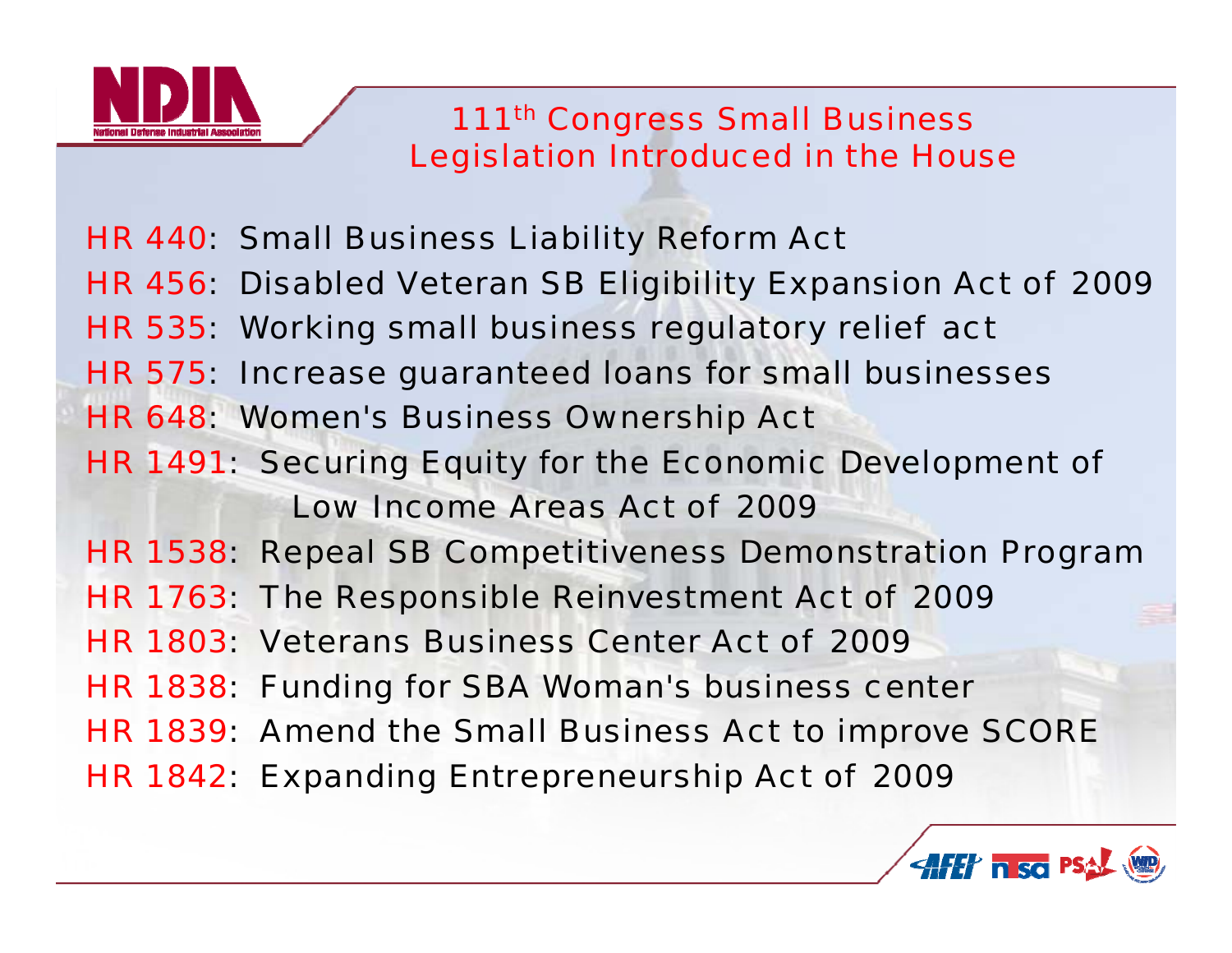

*HR 1845: Small Business Development Centers Modernization Act of 2009 HR 2281: Small Business Opportunity Act of 2009 HR 2299: Minority SB Enhancement Act HR 2415: Use of federal supply schedules to meet contracting goals HR 2416: Use of federal supply schedules to meet contracting goals HR 2461: Veterans Small Business Verification Act HR 2527: Small Business debt refinancing HR 2568: Fairness and Transparency in Contracting Act 2009 HR 2769: Commercializing Small Business Research and Development Act HR 2747: Rural Technology Development and Outreach Act*

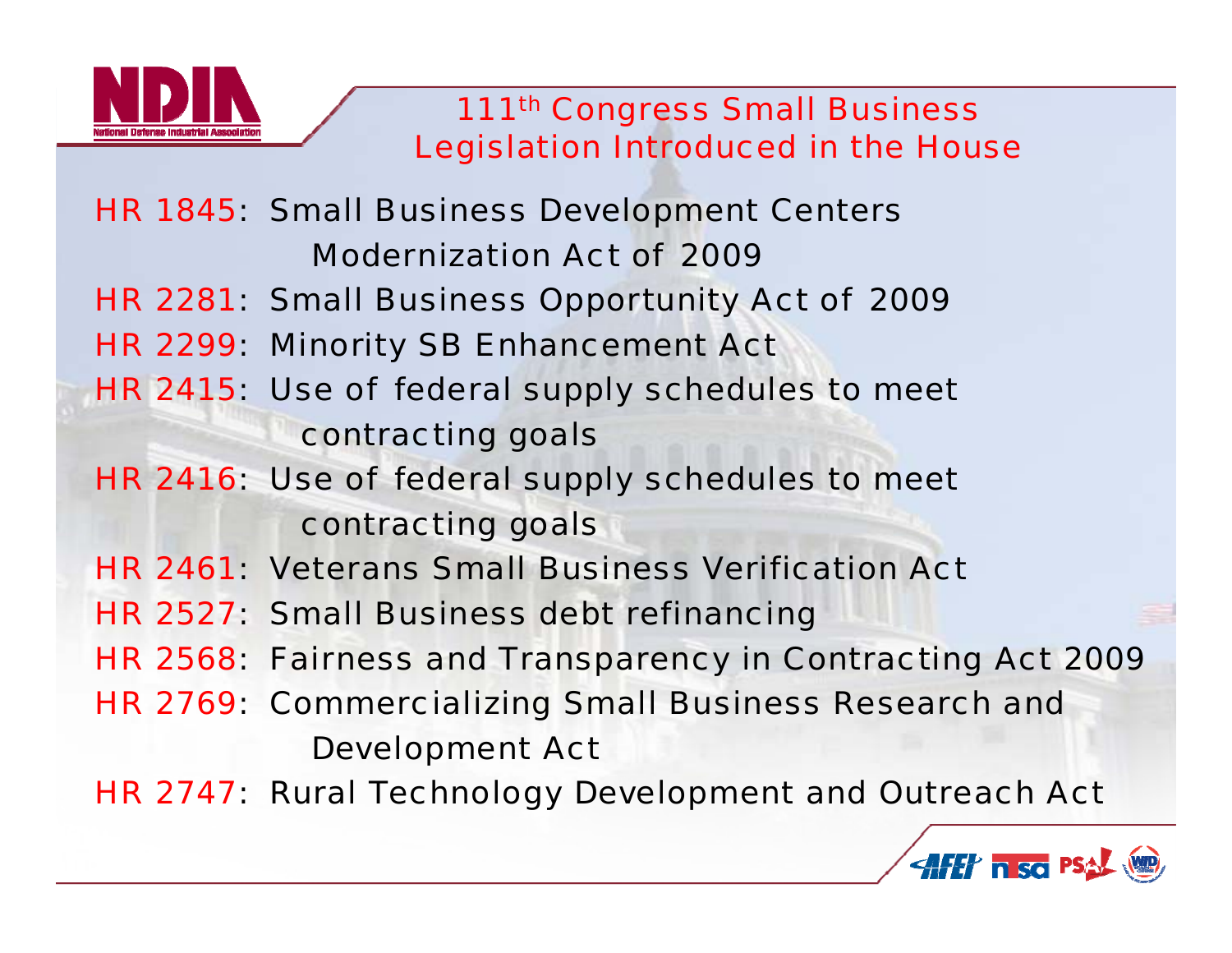

*HR 2767: Investing in Tomorrow's Technology Act HR 2772: SBIR and STTR Enhancement ActHR 3223: VA Contracting Goals HR 3363: To amend the Small Business Act to improve the pref f ll b i d ference for small business concerns owned and controlled by veterans HR 3558: Small Business Fair Competition Act HR 3684: American Small Business Innovation Act HR 3722: Enhanced New Markets and Expanded Investment in Renewable Energy for small Manufacturers Act of 2009 HR 3723: Credit Expansion and Loan Markets Stabilization Act of 2009*

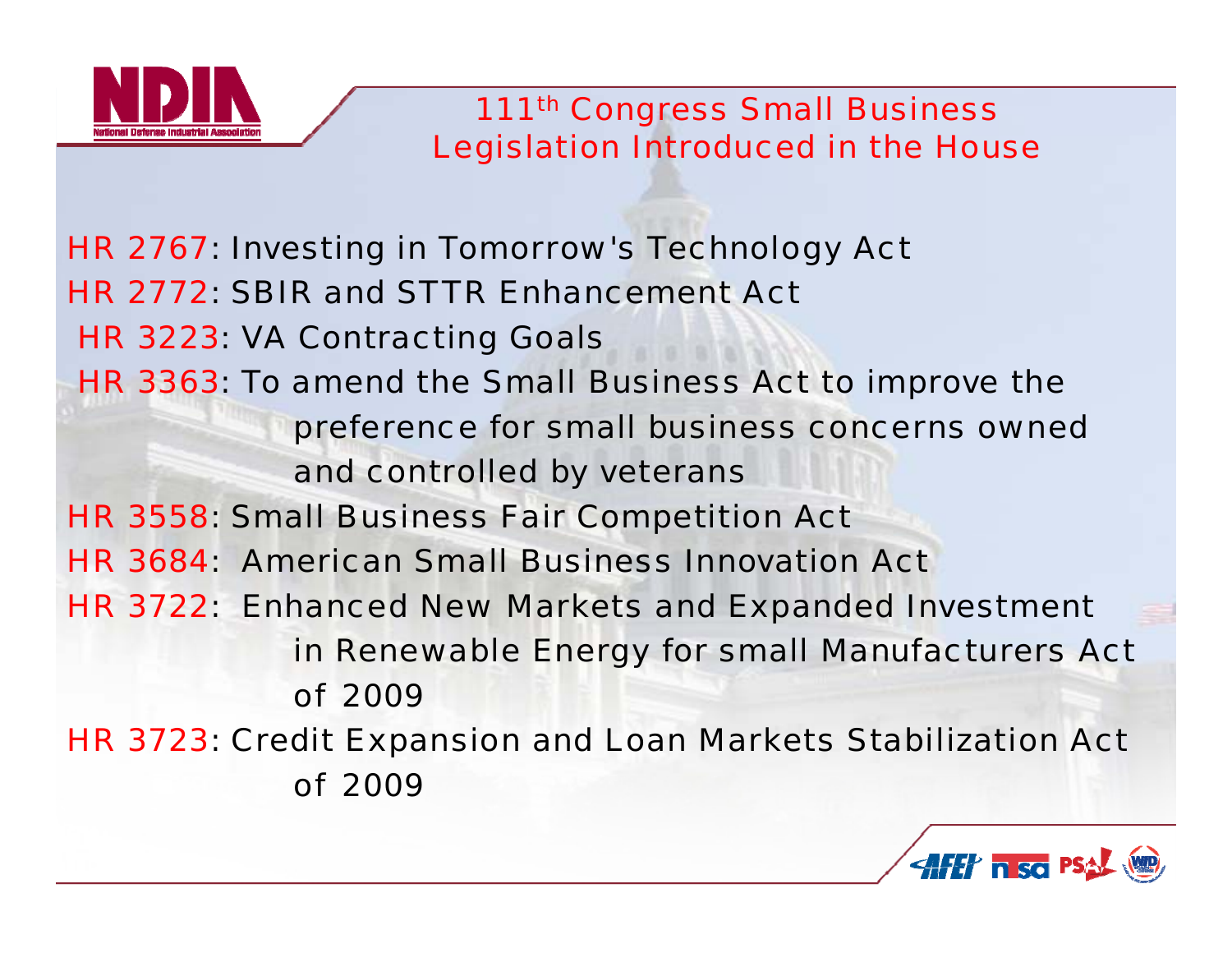

*HR 3729: To amend section 31 of the Small Business Act withrespect to awarding contract opportunities to qualified HUBZone small business concerns,*

*HR 3738: Early-Stage Investment Act of 2009*

- *HR 3740: Small Business Company Investment Act of 2009*
- *HR 3771: Establish Mentorship and Assistance programs*
- *HR 3854: Financing and Investment Act of 2009*
- *HR 4125: Service-Disabled Veteran Owned SB Procurement Reform Act of 2009*
- *HR 4220: Promoting Jobs for Veterans Act of 2009*
- *HR 4253: To amend the Small Business Act to change the net worth amount under the small business program for socially and economically disadvantaged individuals from \$750,000 to \$978,722, and for other purposes HR 4265: Direct Lending Program for Small Businesses*

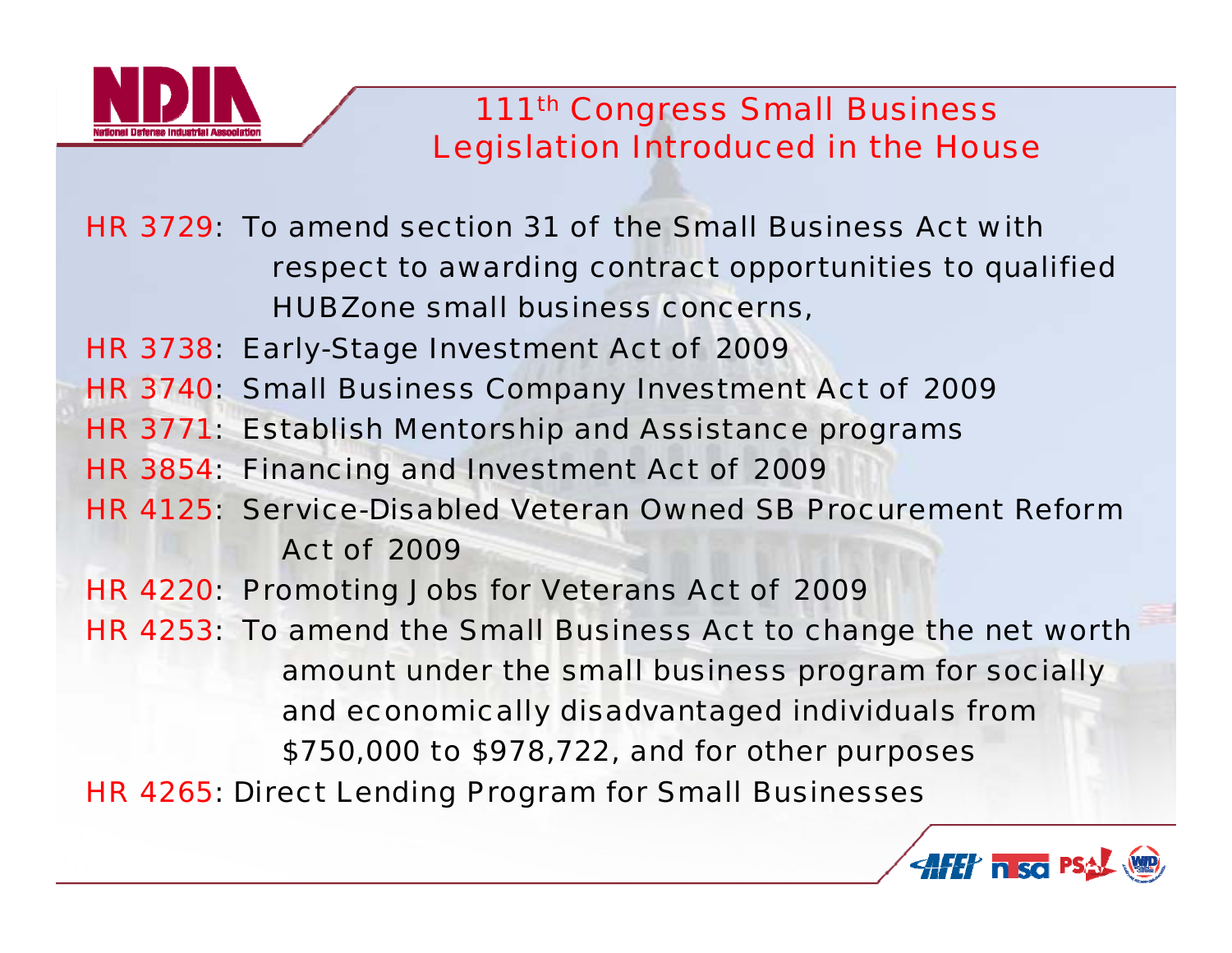

*HR 4295: Small Business Emergency Capital Assistance Act of 2009 HR 4302: Job Creation and Access to Capital Act of 2009 HR 4420: SB Contracting Protection Act of 2010 HR 4422: Minority Entrepreneurship and Business Development Act HR 4496: Helping SB Compete Act of 2010 HR 4549: SB Innovation to Job Creation Act of 2010 HR 4660: To direct the Comptroller General of the United States to conduct a study on the performance of Federal Government in meeting certain small business procurement contracting goals, and for other purposes HR 4818: Not Too Small to Succeed in Business Act of 2010***HR 4849: Small Business and Infrastructure Jobs Tax Act of 2010** *HR 4929: Expanding Opportunities for Main Street Act of 2010 HR 4508: To provide for an additional temporary extension of programs d th S ll B i A t d th S ll under the Small Business Act and the Small Business Investment Act of 1958*

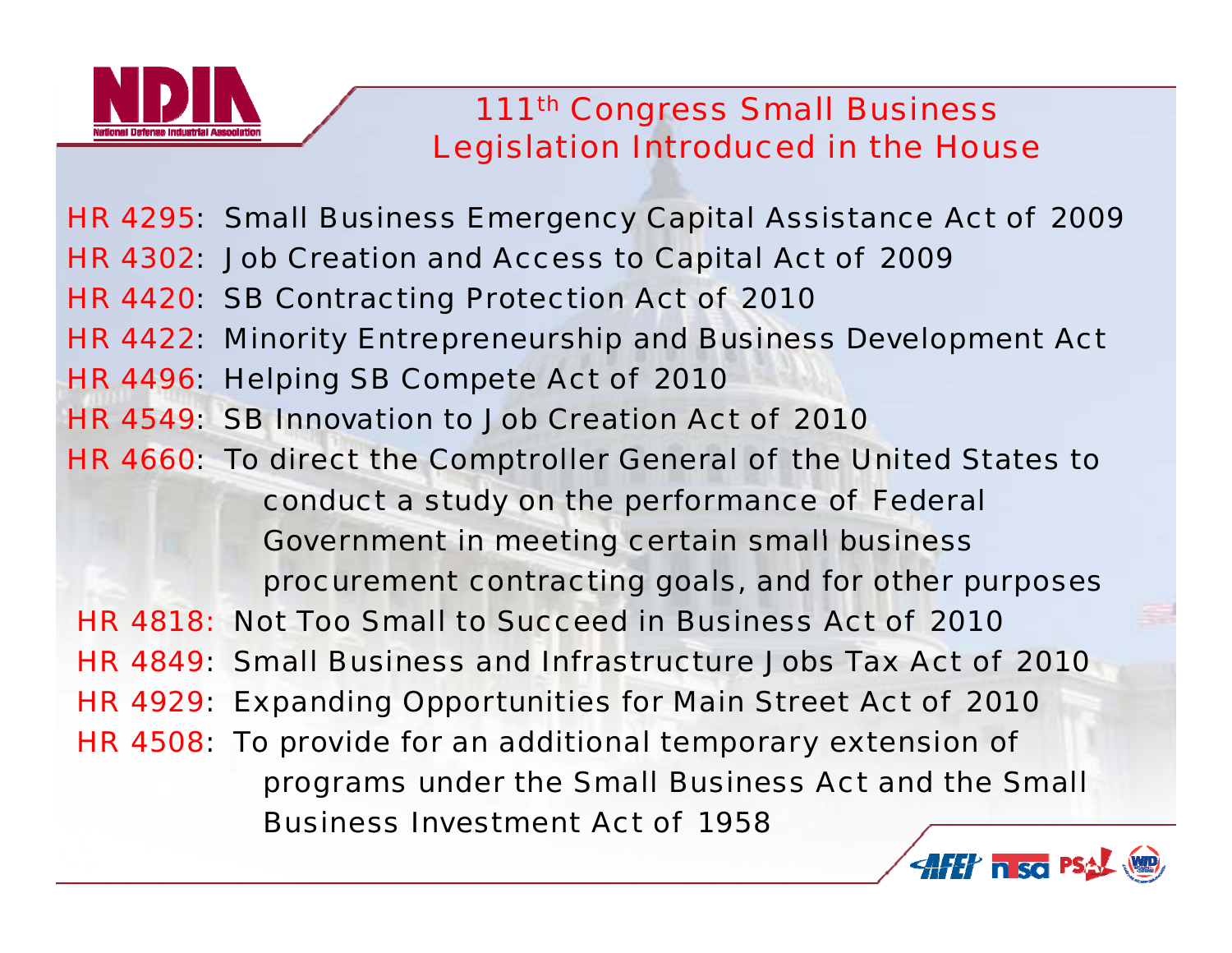

### *Unresolved Major Issues*

• *SBIR/STTR Re-Authorization:*

– *House Passed Version: Jul y , 8 200 9* – *Senate Passed Version: July 13, 2009*

– *Final Resolution of Differences Under*  **Consideration by Conference Committee** 

*Both Versions expire on January 1, 2010*

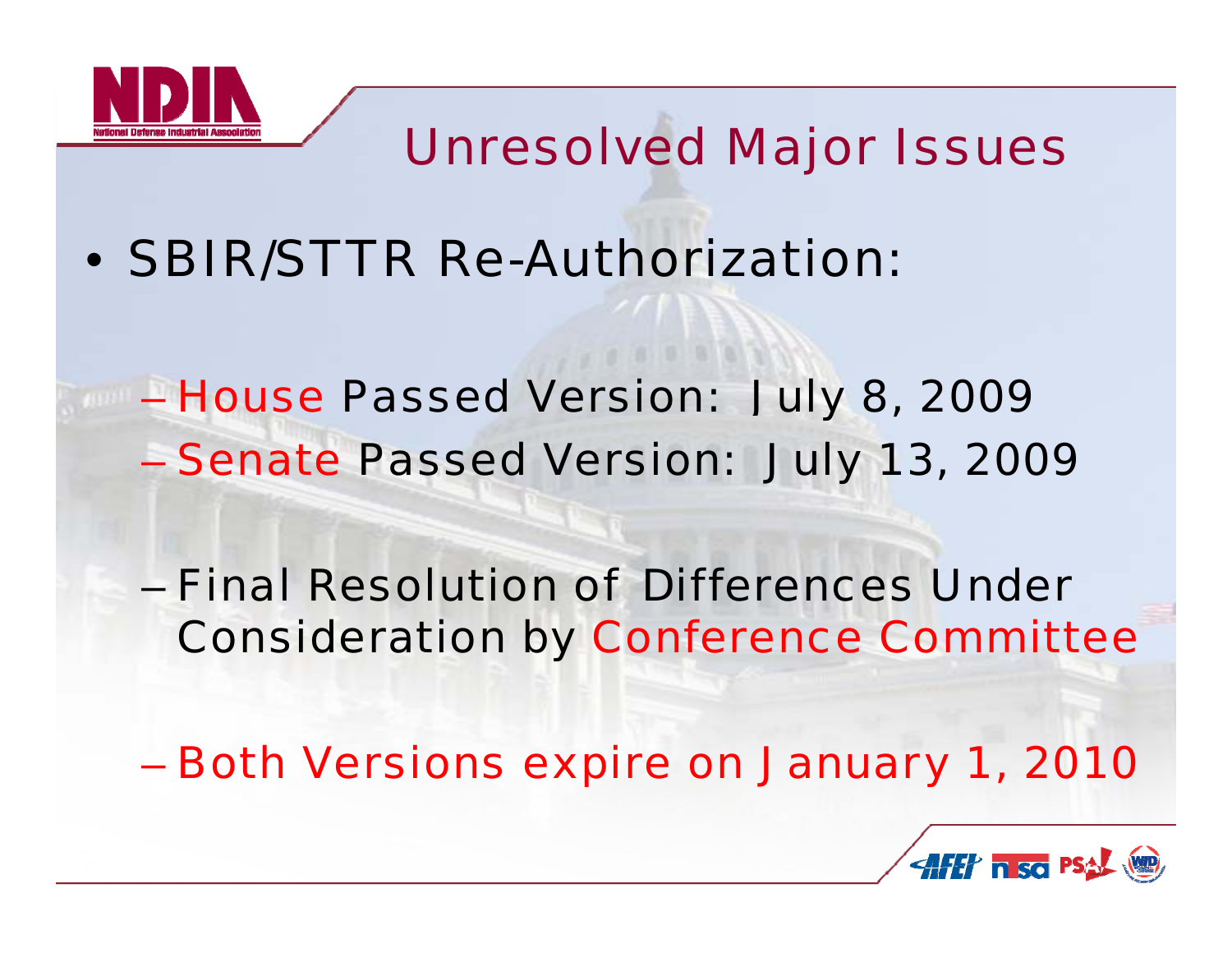

#### *SBIR/STTR Re-Authorization Continued*

- • *Major Differences Between Senate and House Versions:*
	- *Senate Re-Authorizes to 2017*
		- *House Re-Authorizes to 2011*
	- *Increase in Agency Participation*
		- *Senate Increases Agency Allocations by 0.1% per year until 2020*
		- *House – no increases*

#### *Venture Capital Participation*

- *Senate Permits VC participation as long as a Single VC*  company owns no more than 49%. Allows Majority Ownership *participation (up to 8% of SBIR funds) by Multiple VC Companies.*
- *House Permits VC participation only if no single VC company owns more than 49%. No Multiple VC Ownership allowed.*

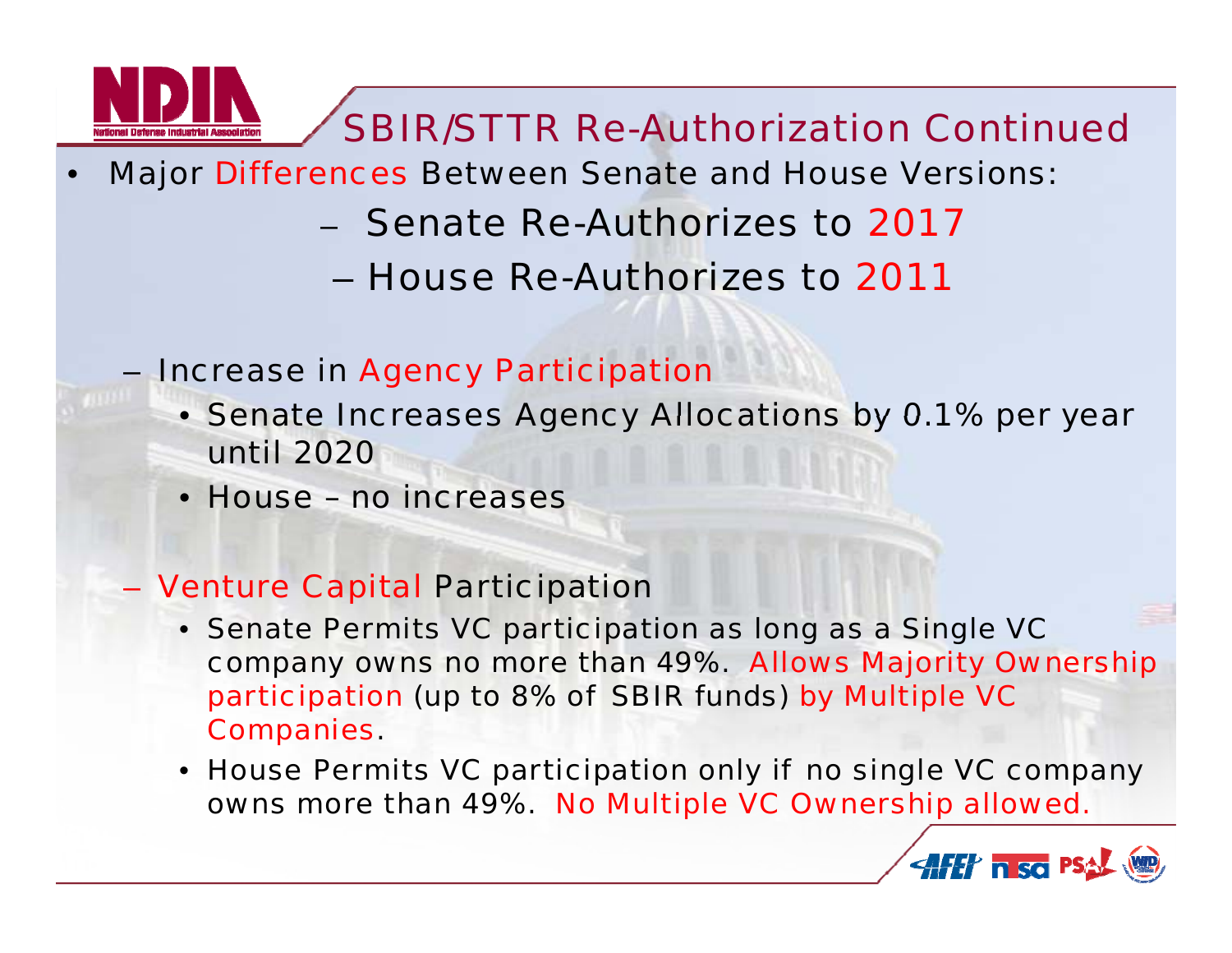

#### *SBIR/STTR Re-Authorization Continued*

- *Increase in SBIR/STTR Award Levels*
	- *SBIR/STTR Phase One Increases*
		- *House: \$250K*
		- *Senate: \$150K*
	- *SBIR/STTR Phase Two Increases*
		- *House: \$2 Million*
		- *Senate: \$1 Million*
- *Senate version requires a GAO Report to Congress on Intellectual Property Protection (IP) for SBIR awardees*
- *S t i t bli h Senate version establishes a SBIR-STEM Pilot Program* **AFET FISC PSAL (NB)**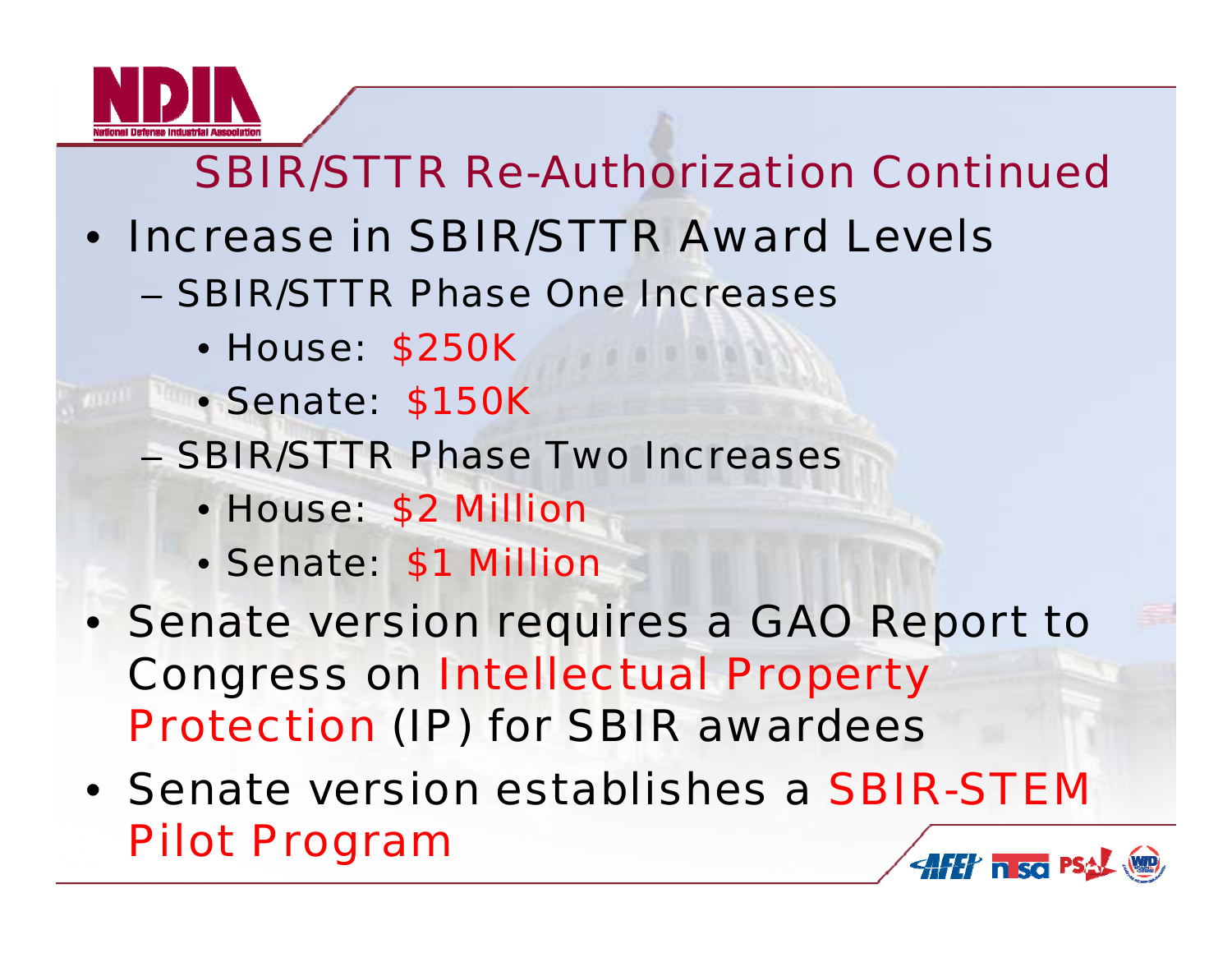

### *3% Withholding*

*Current Law mandates that federal, state, and local governments withhold 3% of Contract Payments as of January 1, 2012 Significant Impact on Small Businesses \$17 Billion – DoD Estimated Cost to Implement Just within DoD over five years. H.R. 275 Repeal of Withholding Tax Introduced 1/7/2009, 150 co-sponsors Referred to House Ways & Means Committee H R 1 H.R. American Recovery & Reinvestment Act of 2209 (House Passed Version) Included Repeal of Withholding – Changed in Conference to delay implementation date until January 2012.*

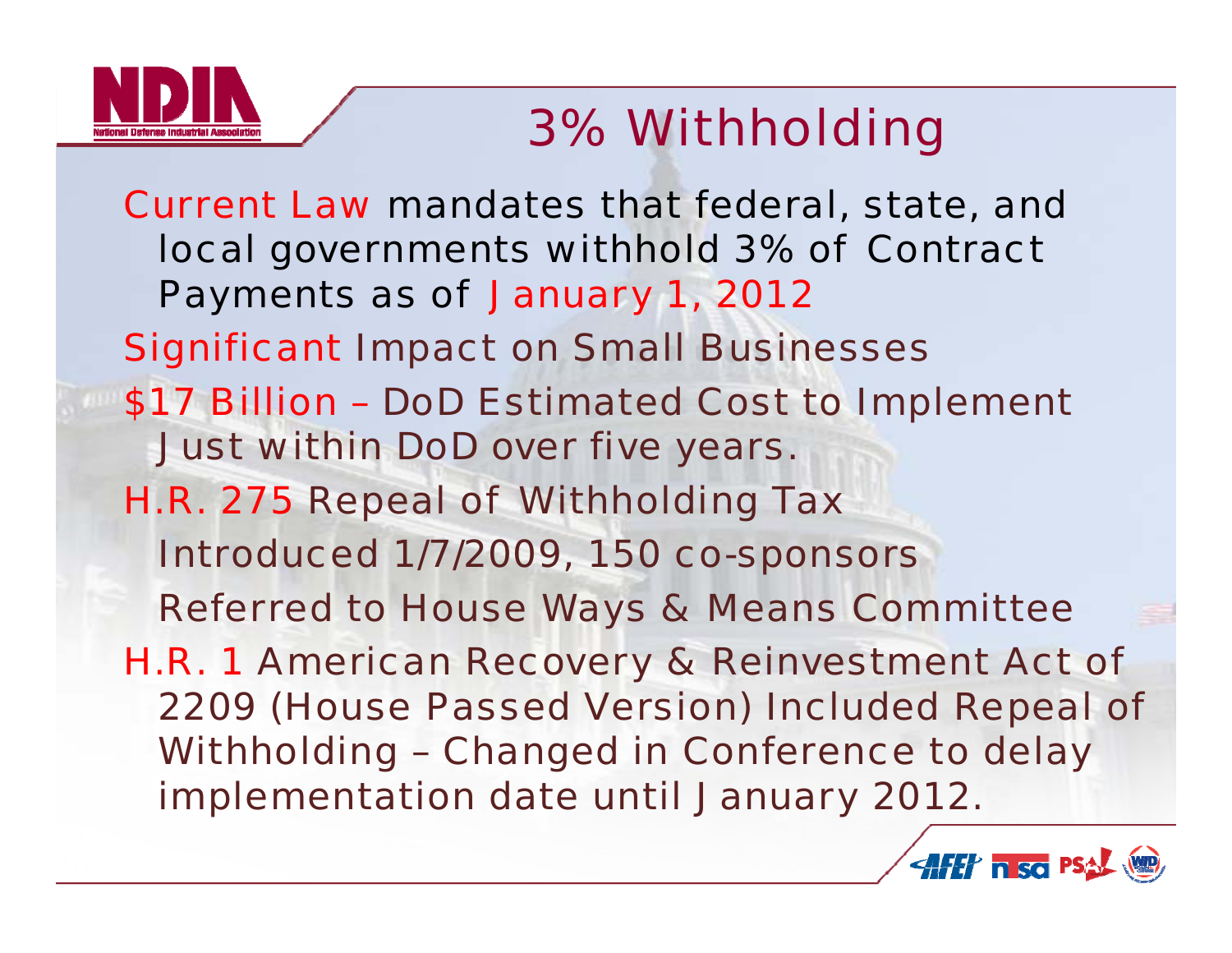

*Presidential MemorandumEstablishing Small Business Task Force*

- *Established 4/20/2010: Interagency Task Force on Federal Contracting Opportunities for Small Businesses in order to coordinateexecutive departments' and agencies' efforts towards ensuring that all small*  business have a fair chance to participate *in Federal Contracting*
	- *16 Agencies led by Secretary of Commerce*
	- *Report due to the President by August 20 20,* –*2010***AFET IT SO PSAL (WB)**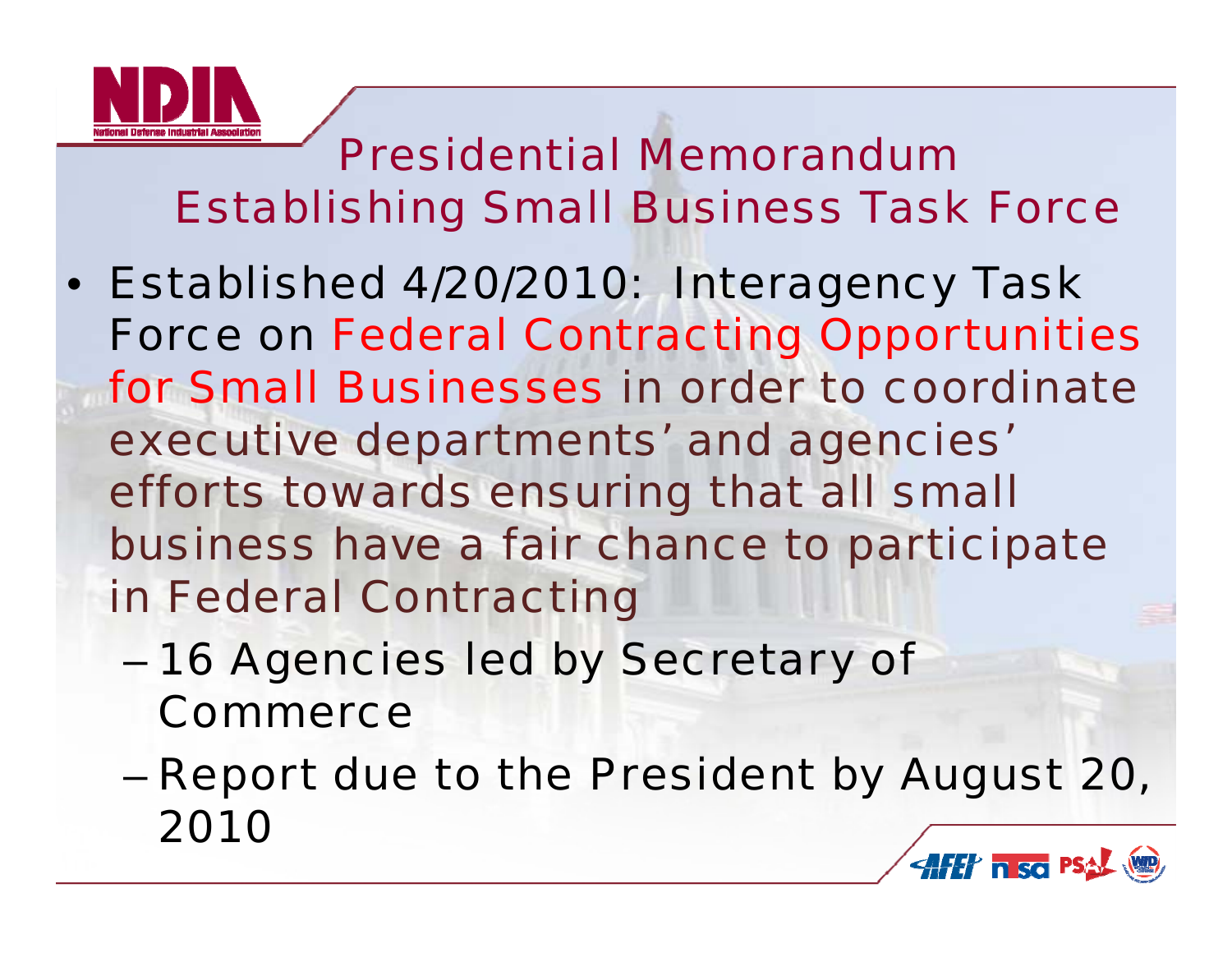

•

#### *Executive OrderEstablishing Interagency Task Force on Veterans Small Business Development*

 *Established 4/26/2010: Interagency Task Force on Veterans*  **Small Business Development in order to coordinate the effort** *of Federal agencies to improve capital, business development opportunities, and pre-established Federal contracting goals for small business concerns owned and controlled by veterans and service-disabled veterans*

- 7 Agencies led by the SBA Administer plus four members *from Veterans' service or military organizations selected by SBA*
- Report due to the President one year after first meeting *and annually thereafter*

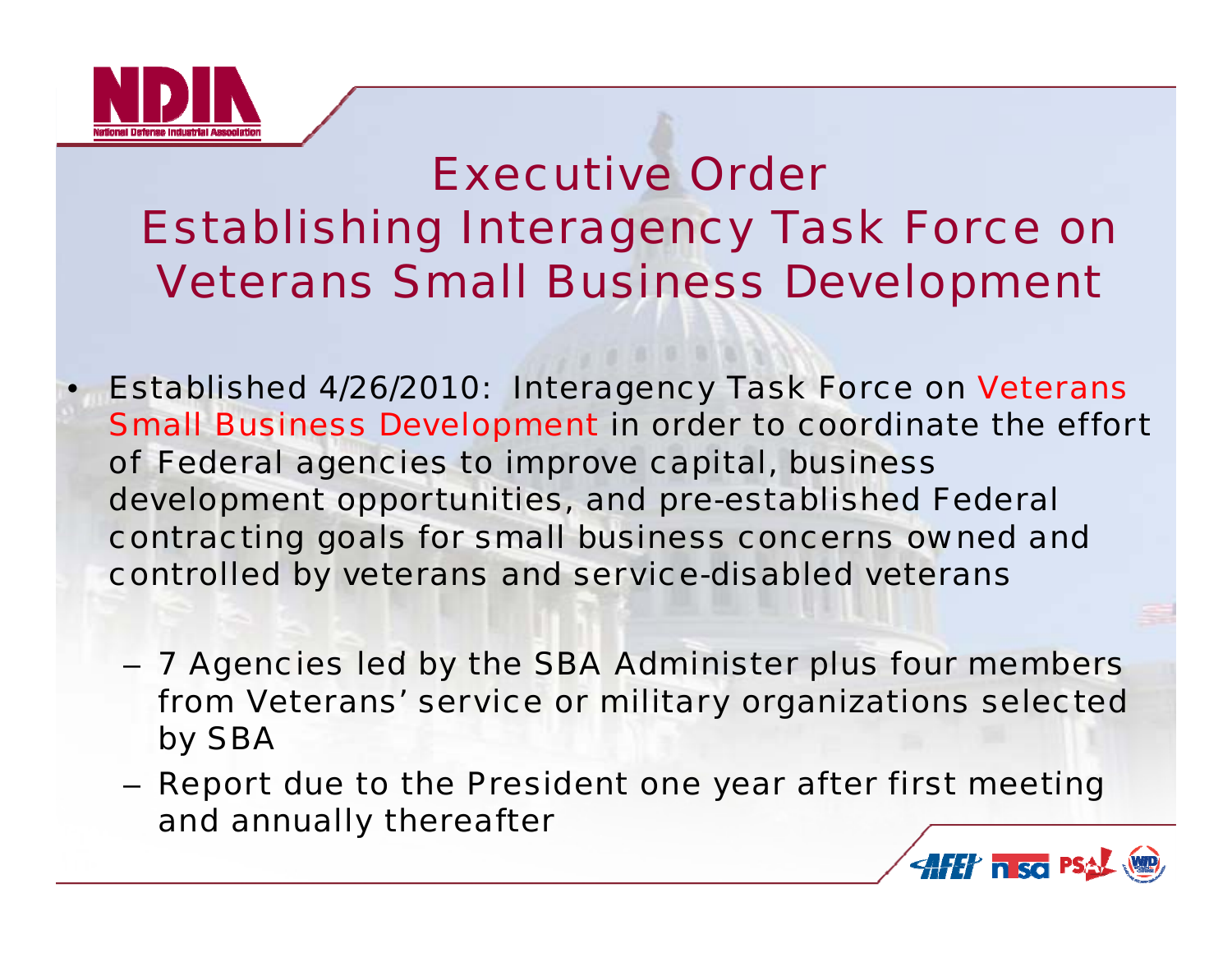

#### *Impact of DoD Insourcing on Small Businesses*

- • *Congress Mandated Single government-wide criteria for inherently governmental functions.*
- $\bullet$  *May 2009 – DoD guidance on Insourcing*
	- *Requires Review of all Contracted Services for Possible I i nsourcing.*
	- *Provides Insourcing Guidance, Requires Cost Analysis*
- • *March 2010 – OMB Issued Pro p y osed Polic y Letter*
	- *Definition of Inherently Governmental Function (IGF)*
	- *Establishes Criteria to Identify Critical Functions (CF)*
	- *Guidance on Internal Management of IGF & CF*
	- *Comments due by June 1, 2010*
- *Small Business Loosing Traditional Contracts and Employees*